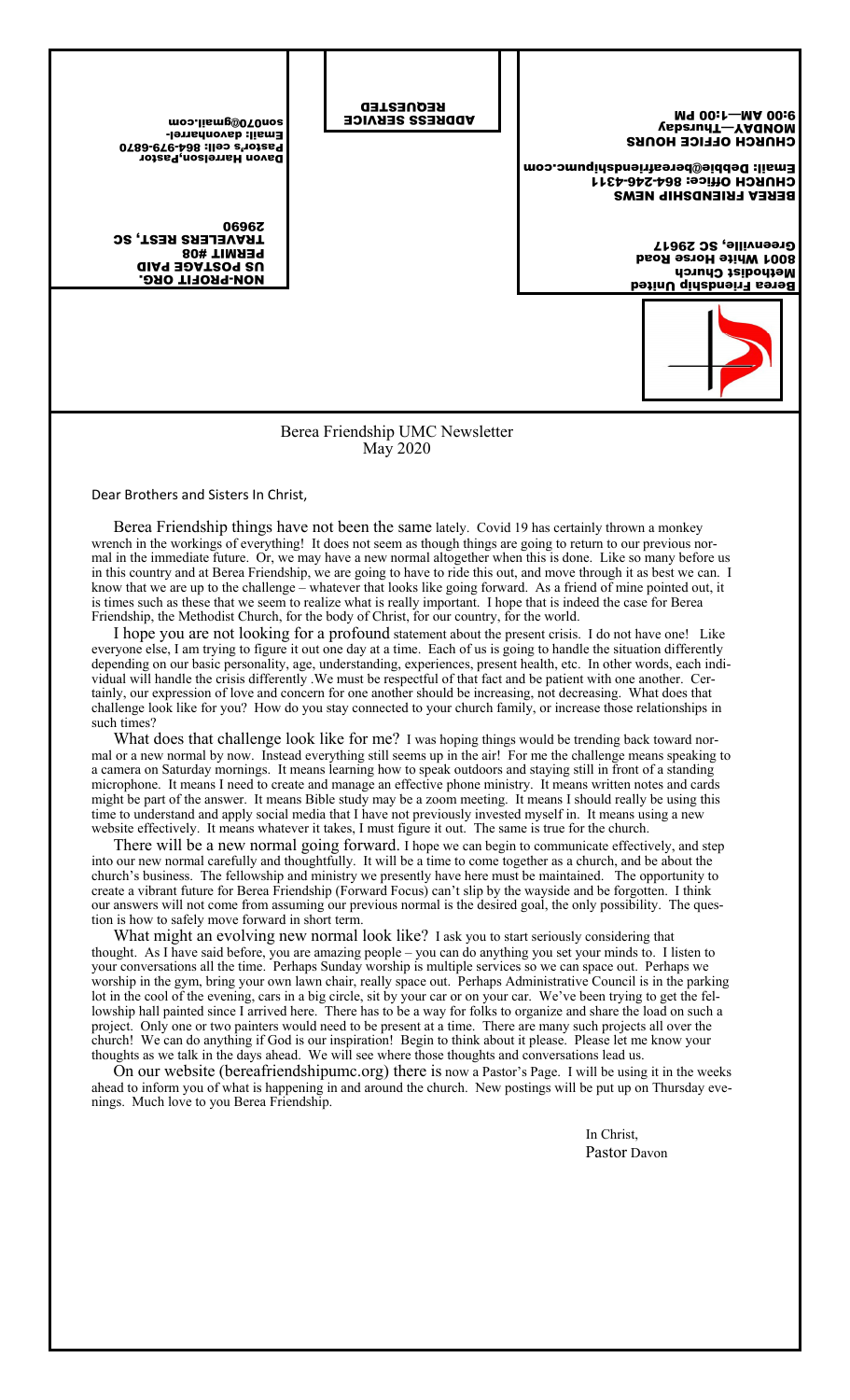

- 05 Millie & Bob Dunn
- 12 Debbie Jo  $&$  Tom St 13 Patti & Bobby Taylor

**May Anniversaries** 

- 16 Pam & Davon Harrelson
- 17 Jan & Andy Vaughan
- 19 Debbie & Steve Capps

#### **2020 Bazaar in November**

We are collecting Jewelry for the Bazaar in November 2020. As you spring clean, please remember us collecting your unwanted jewelry so we can use it to resale at our Bazaar coming up. Thank you Ellen Holman

#### Thank you

Thank you for all the calls, prayers, and cards during the illness and death of my father, George Failor, Sr. All of this meant a lot to me and my family. Please continue to remember us in your prayers as we continue to deal with his affairs and wait to have a service.

With Love,

Ronald Failor and family



**Prayer List**  Failor Family Griffin Family Joe Philpot Jerry Bynum Brittany Hill, CDC Teacher Jim Philpot, Bobbie Bogan's Brother Bobby Taylor Alex Philpot Janet Stone Dennis McCloud Donna Helms Mary Childs Allen Zorn Alex Stone Elmo Mann Jean Busha Dot Nichols Molene McDuffie Mildred Bray Millie Dunn Jane-Hunt Grady Troy Clements Kathleen Griffin Carolyn Hunter Mildred Pollard Mary Penland

#### **Sympathy**

The Pastor and congregation express their deepest sympathy to the following:

Ron and Vickie Failor upon the death of Ron's father, George Failor who passed away on Sunday, April 20, 2020 at home. We want to extend our sympathy to Anne-Marie Failor Wallace and her husband Robert Wallace in the loss of their grandfather. Memorials may be sent to the National Kidney Foundation, 508 Hampton Street, Columbia, SC 29201 or www.kidney.org. A memorial service will be held at a later date.

We also send our deepest sympathy to Mary Farr and her family upon the death of her daughter, Kathryn Elizabeth Farr who passed away on Tuesday, April 14, 2020. We extend our sympathy to Kathryn's sister, Carolyn Farr Shanesy (Todd), her brother Franklin Farr (Stephanie Davani).

**New Address**  Mary Penland Oakview Senior Assisted Living Rm. 103 110 Hood Road Greenville, SC 29611

For Sympathy Cards **Don Griffin's sister Cathy Griffin**  134 Reserve Drive Piedmont, SC 29673 **Don's Wife Georgia Griffin**  75 Hemingway Lane Simpsonville, SC 29681 **Don's Son Mike Griffin**  5 Seminole Drive Greenville, SC 29605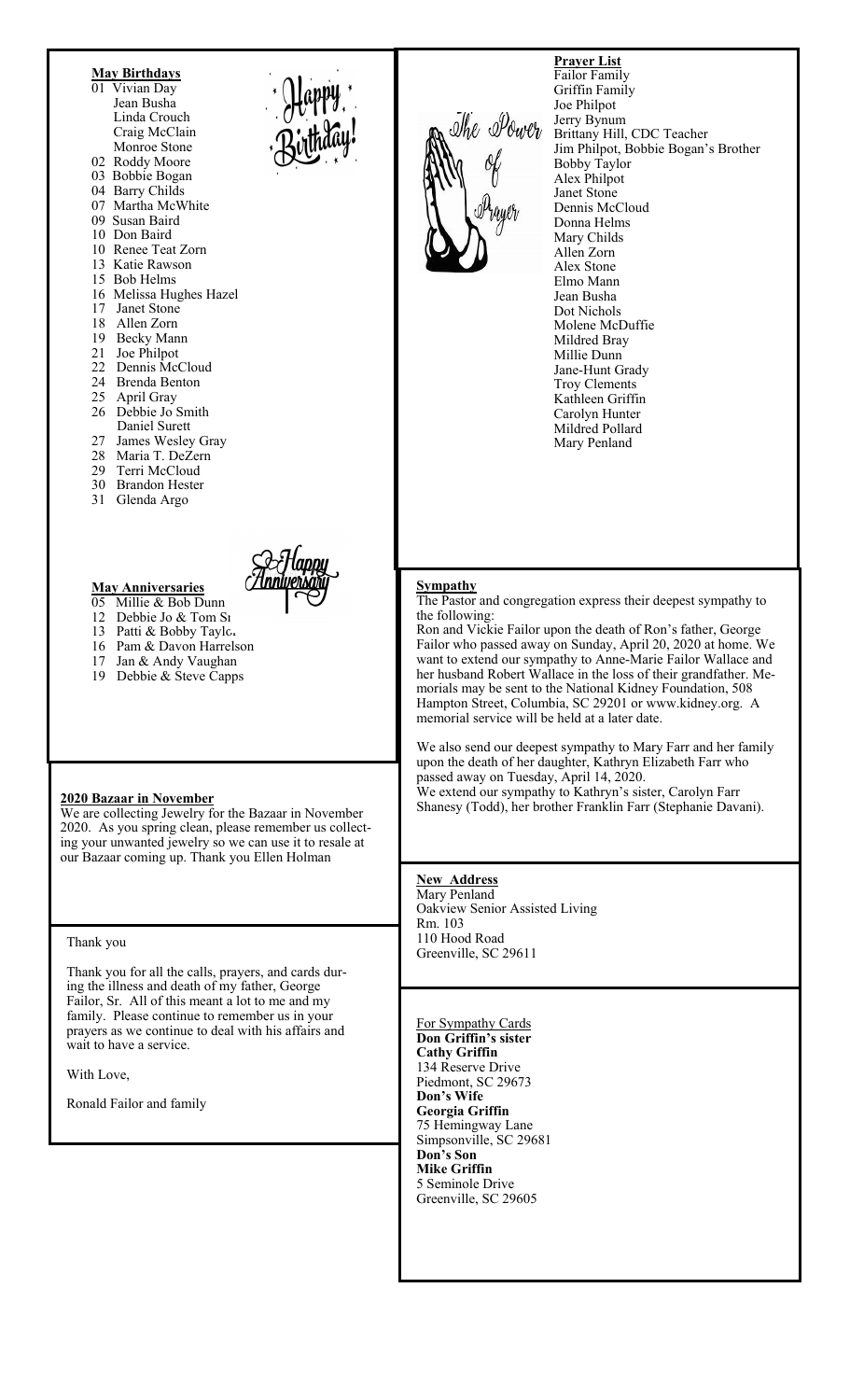## **United Methodist Women**

## **May 2020 Newsletter article**

Our two circles, Friendship Circle and Shalom Circle will not meet this month due to the Covid 19 and the Bishops request to not have in person meetings.

### **Special Mother's Day and Father's Day offering**

We will collect donations for our yearly Mother's Day and Father's Day officering. The donations help us support our mission project. You can complete the attached form and mail the form and your donation to Vickie Failor -1208 Cedar Lane Rd., Greenville SC, 29617 or you can mail it to the church with the attention of UMW on it at 8001 White Horse Rd., Greenville, SC 29617. Since we are not having bulletins for the weekly parking lot services, we will publish the donations list in recognition of these special people in our lives in the newsletter for June. Please have your donations turned in by May 25<sup>th</sup>. We will also try to have them on the church website. We request a \$1.00 donation for each special person you recognize.

#### Prayer Focus

Our prayer focus for May is on the Moore Community House in Biloxi, Mississippi. It was founded in 1924 by a Methodist pastor, Rev. Waldo Moore and his wife, Myrtie. Today it is a part of the Mission Agency of United Methodist Women.

Their goal is to help the community flourish by creating economic security for women through affordable child care and job training for work in construction and manufacturing that will pay a living wage.

One of their most successful programs is Head Start where care is given to pregnant women, infants, and toddlers up to age three. The following services are available through Head Start - child care food program, family specialists, expectant mothers program, school readiness classes, and employment/training referrals. With these programs, opportunities are opened up for parents to work and go to school while at the same time offering valuable learning experiences for their children.

Birthday cards will be sent to missionaries Sherlette Lee in New York and Bernice Keech in Florida.

#### **Media information**

We are trying to keep the web site updated along with the Facebook page. If you have information that you need to get about your Sunday school class, group, etc. Please contact Vickie Failor and she will get it on the website and Facebook We are placing the weekly services on both sites. We will be adding newsletters and bulletins as they come availapage. We are placing the weekly services on both sites. We will be adding in the ble. If you have any questions about this, please do not hesitate to contact Vickie.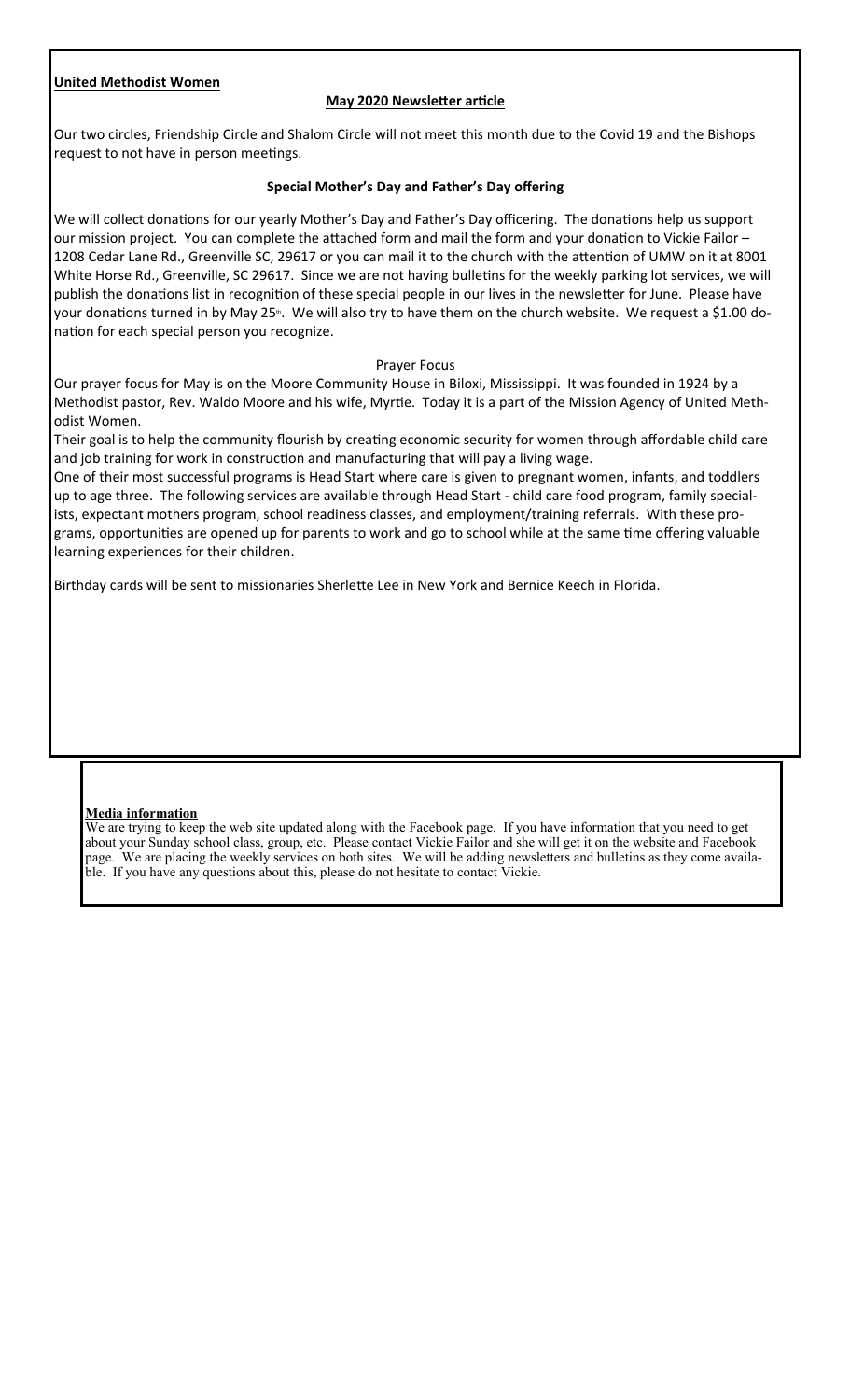# **Celebrating a New Mission Partner**

by Christi Campos

Deaconess Melba McCallum knows the power of caring Christians working together. Troubled by the issues of poverty in her community of Laurinburg, North Carolina, and the need to prepare young people for a bright future, McCallum was called to action. She began to build partnerships with local clergy, laypeople and community leaders. In 2007, Partners in Ministry was born in her living room and is now a thriving and growing ministry.

"Our purpose is to coordinate efforts that respond to the social problems of poverty, dependency and community deterioration through capacity building, empowerment and leadership development," said McCallum, executive director of Partners in Ministry. "I came from working in community college administration, and I was shocked how many students couldn't handle the courses. I knew we needed to start kids early on a clear path."

In March 2019, Partners in Ministry became United Methodist Women's newest national mission institution, the first in the North Carolina Conference. I recently got to visit and celebrate the new partner in mission.

"This is truly an opportunity to expand our ministry," McCallum said. "As a national mission institution, we will be able to expand our resources and be part of a network of like-minded agencies to share best practices throughout the country. We are truly blessed." Jessica Tulloch, United Methodist Women executive for national ministries, is excited to welcome a new national mission institution.

"It's our hope and aim that national mission institutions will continue to be a shining light of inspiration and transformation for our members and the communities they serve," she said. I love my opportunities to witness our mission dollars at work, and I love knowing that the Legacy Fund Endowment Campaign will endow future core expenses so that even more mission dollars can fund vital work, like that of Partners in Ministry.

## **Day of Giving**

This year, March 23 will once again be our Day of Giving in which members and supporters have an opportunity to give to the Legacy Fund Endowment Campaign to secure a future of continued mission work.

"Over half a million dollars came in from our generous members for Day of Giving in 2019. We hope to surpass that amount this year as we get ever closer to meeting our campaign goal," said Emily Marshall, director of development for United Methodist Women.

Whether you choose to make a monthly pledge, one-time gift or leave a planned gift as a member of the 1869 Society, your support of the Legacy Fund Endowment Campaign will enable us all to continue to put our faith, hope and love in action.